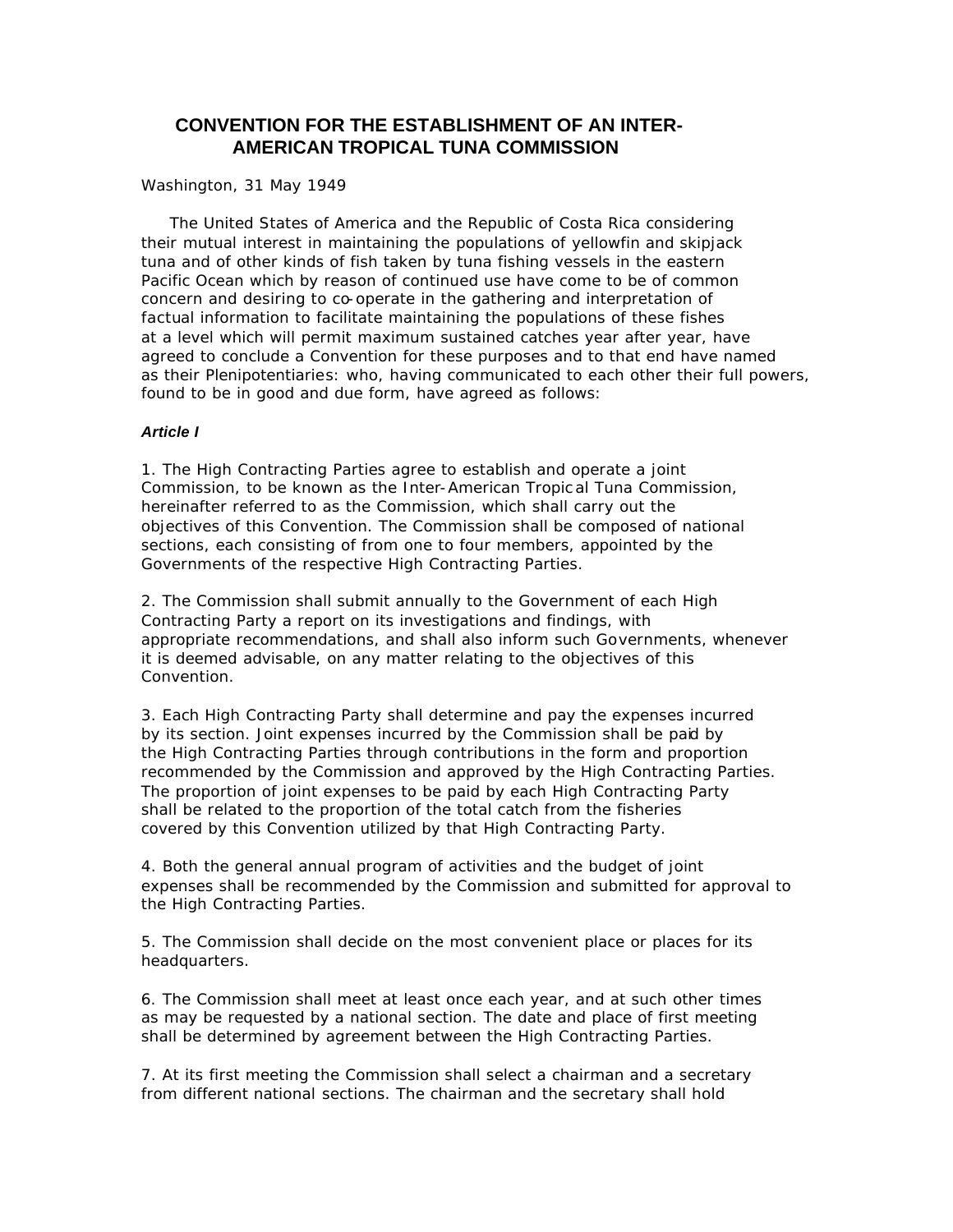office for a period of one year. During succeeding years, selection of the chairman and the secretary from the national section shall be in such a manner that the chairman and the secretary will be of different nationalities, and as well provide each High Contracting Party in turn, with an opportunity to be represented in those offices.

8. Each national section shall have one vote. Decisions, resolutions, recommendations, and publications of the Commission shall be made only by a unanimous vote.

9. The Commission shall be entitled to adopt and to amend subsequently, as occasion may require, by-laws or rules for the conduct of its meetings.

10. The Commission shall be entitled to employ necessary personnel for the performance of its functions and duties.

11. Each High Contracting Party shall be entitled to establish an Advisory Committee for its section, to be composed of persons who shall be well informed concerning tuna fishery problems of common concern. Each such Advisory Committee shall be invited to attend the non-executive sessions of the Commission.

12. The Commission may hold public hearings. Each national section also may hold public hearings within its own country

13. The Commission shall designate a Director of Investigations who shall be technically competent and who shall be responsible to the Commission and may be freely removed by it. Subject to the instruction of the Commission and with its approval, the Director of Investigations shall have charge of:

a) the drafting of programs of investigations, and the preparation of budget estimates for the Commission;

b) authorizing the disbursement of the funds for the joint expenses of the Commission;

c) the accounting of the funds for the joint expenses of the Commission;

d) the appointment and immediate direction of technical and other personnel required for the functions of the Commission;

e) arrangements for the co-operation with other organizations or individuals in accordance with paragraph 16 of this Article;

f) the co-ordination of the work of the Commission with that of organizations and individuals whose co-operation has been arranged for;

g) the drafting of administrative, scientific and other reports for the Commission;

h) the performance of such other duties as the Commission may require.

14. The official languages of the Commission shall be English and Spanish, and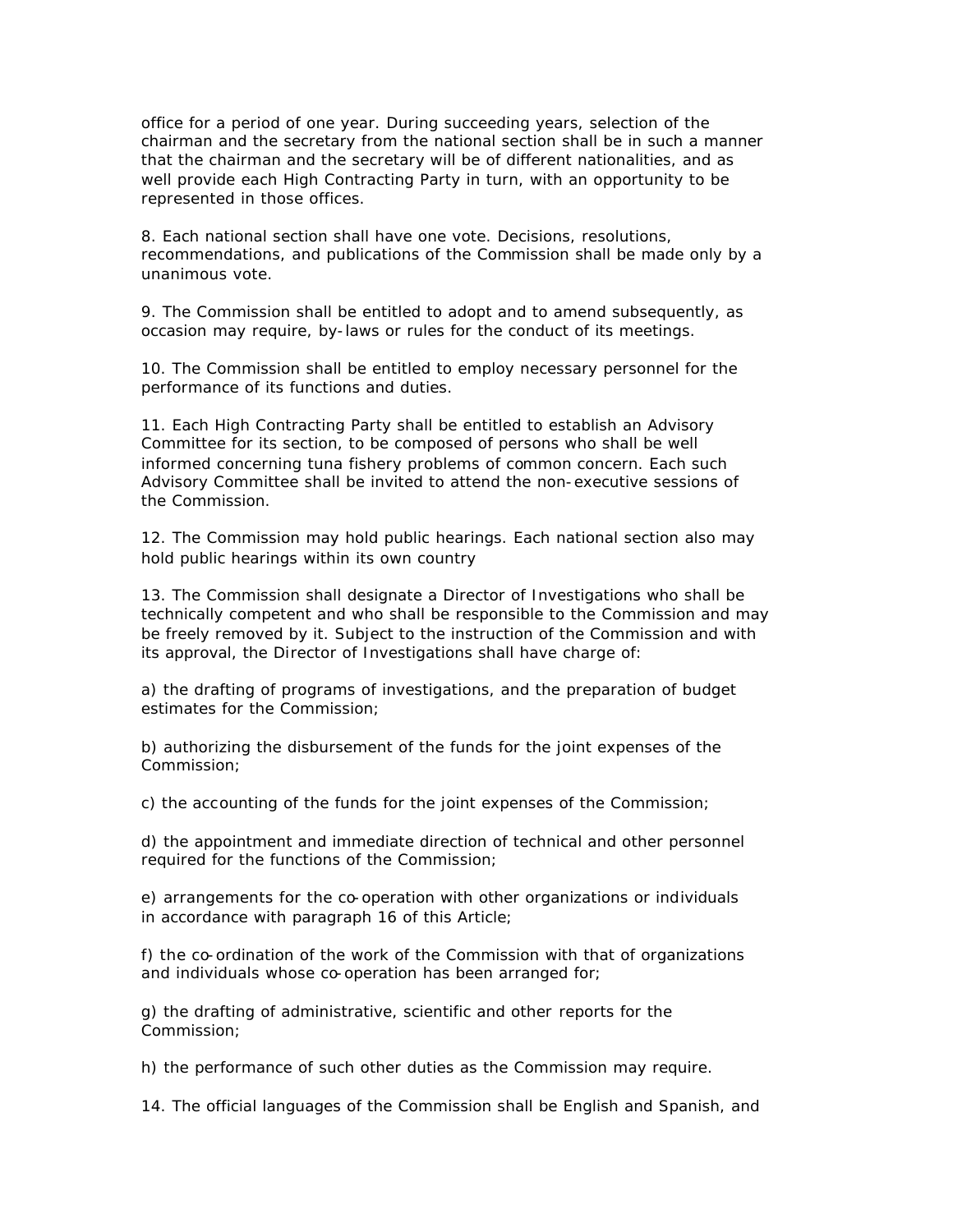members of the Commission may use either languages during meetings. When requested, translation shall be made to the other language. The minutes, official documents, and publications of the Commission shall be in both languages, but official correspondence of the Commission may be written, at the discretion of the secretary, in either language.

15. Each national section shall be entitled to obtain certified copies of any documents pertaining to the Commission except that the Commission will adopt and may amend subsequently rules to ensure the confidential character of records of statistics of individual catches and individual company operations.

16. In the performance of its duties and functions the Commission may request the technical and scientific services of, and information from, official agencies of the High Contracting Parties, and any international, public, or private institution or organization, or any private individual.

#### *Article II*

The Commission shall perform the following functions and duties:

1. Make investigations concerning the abundance, biology, biometry, and ecology of yellowfin (Neothunnus) and skipjack (Kaisuwonus) tuna in the waters of the eastern Pacific Ocean fished by the nationals of the High Contracting Parties, and the kinds of fishes commonly used as bait in the tuna fisheries, especially the anchovetta, and of other kinds of fish taken by tuna fishing vessels; and the effects of natural factors and human activities on the abundance of the populations of fishes supporting all these fisheries.

2. Collect and analyze information re lating to current and past conditions and trends of the populations of fishes covered by this Convention.

3. Study and appraise information concerning methods and procedures for maintaining and increasing the populations of fishes covered by this Convention.

4. Conduct such fishing and other activities, on the high seas and in waters which are under the jurisdiction of the High Contracting Parties, as may be necessary to attain the end referred to in sub-paragraphs 1, 2, and 3 of this Article.

5. Recommend from time to time, on the basis of scientific investigations, proposals for joint action by the High Contracting Parties designed to keep the populations of fishes covered by this Convention at those levels of abundance which will permit the ma ximum sustained catch.

6. Collect statistics and all kinds of reports concerning catches and the operations of fishing boats, and other information concerning the fishing for fishes covered by this Convention, from vessels or persons engaged in these fisheries.

7. Publish or otherwise disseminate reports relative to the results of its findings and such other reports as fall within the scope of this Convention,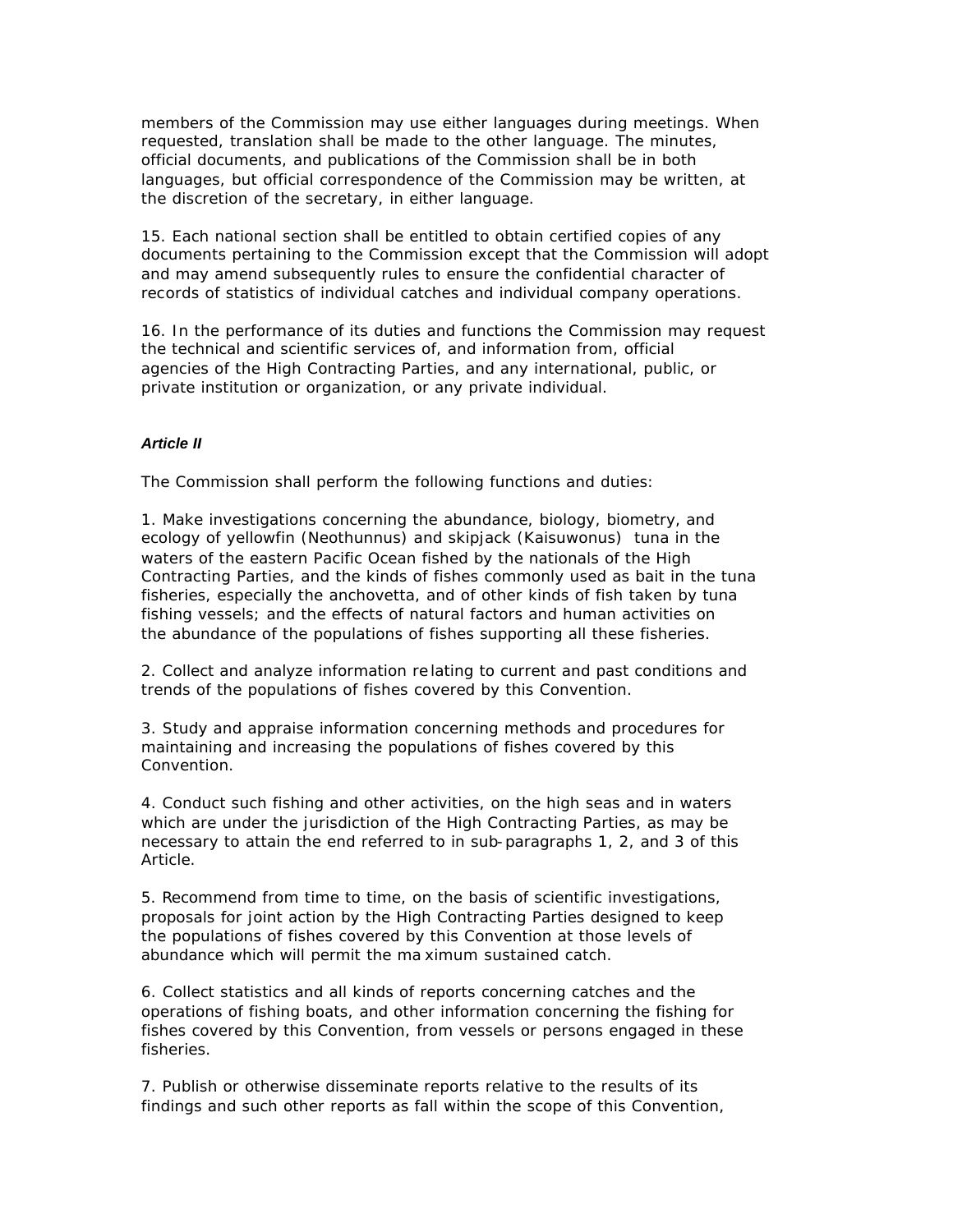as well as scientific, statistical, and other data relating to the fisheries maintained by the nationals of the High Contracting Parties for the fishes covered by this Convention.

#### *Article III*

The High Contracting Parties agree to enact such legislation as may be necessary to carry out the purposes of this Convention.

## *Article IV*

Nothing in this Convention shall be construed to modify any existing treaty or convention with regard to the fisheries of the eastern Pacific Ocean previously concluded by a High Contracting Party, nor to preclude a High Contracting Party from entering into treaties or conventions with other States regarding these fisheries, the terms of which are not incompatible with the present Convention.

#### *Article V*

1. The present Convention shall be ratified and the instruments of ratification shall be exchanged at Washington as soon as possible.

2. The present Convention shall enter into force on the date of exchange of ratifications.

3. Any government, whose nationals participate in the fisheries covered by this Convention, desiring to adhere to the present Convention, shall address a communication to that effect to each of the High Contracting Parties. Upon receiving the unanimous consent of the High Contracting Parties to adherence, such government shall deposit with the Government of the United States of America an instrument of adherence which shall stipulate the effective date thereof. The Government of the United States of America shall furnish a certified copy of the Convention to each government desiring to adhere thereto. Each adhering government shall have all the rights and obligations under the Convention as if it had been an original signatory thereof.

4. At any time after the expiration of ten years from the date of entry into force of this Convention any High Contracting Party may give notice of its intention of denouncing the Convention. Such notification shall become effective with respect to such notifying government one year after its receipt by the Government of the United States of America. After the expiration of the said one year period the Convention shall be effective only with respect to the remaining High Contracting Parties.

5. The Government of the United States of America shall inform the other High Contracting Parties of all instruments of adherence and of notifications of denunciation received.

In Witness Whereof the respective Plenipotentiaries have signed the present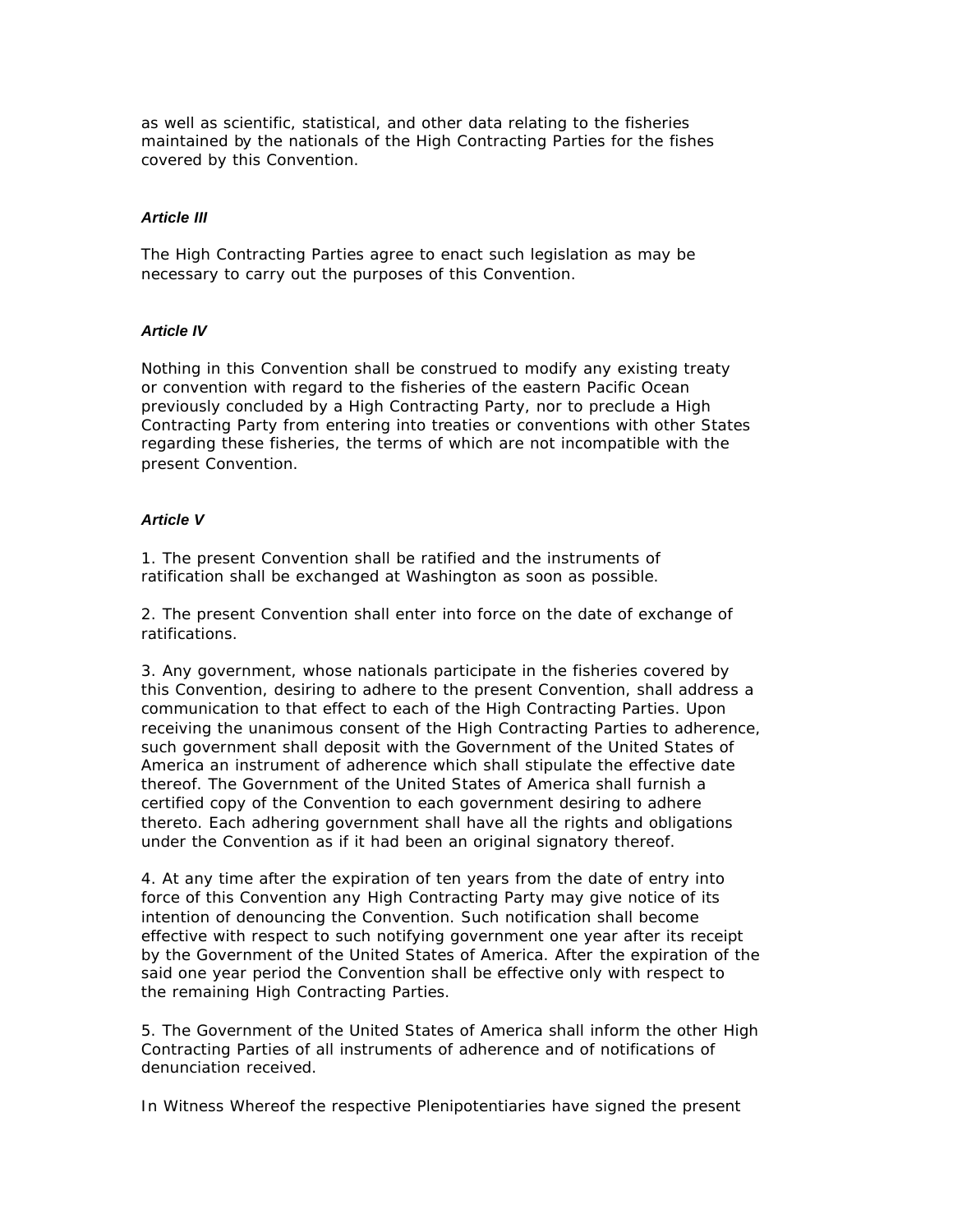Convention.

Done at Washington, in duplicate, in the English and Spanish languages, both texts being equally authentic, this 31st day of May 1949.

#### *EXCHANGE OF NOTES*

The Costa Rican Appointed Ambassador to the Secretary of State

EMBASSY OF COSTA RICA WASHINGTON No. 1579 3March 1950 Excellency:

I have the honor to refer to the Convention between the Republic of Costa Rica and the United States of America for the Establishment of an Inter-American Tropical Tuna Commission, signed at Washington, D. C., on 31 May 1949, which entered into force this day, and to inform Your Excellency of the desire of my Government to place on record the understanding of our two Governments with respect to the manner in which certain provisions of that Convention shall be applied. Accordingly, I take pleasure in informing you that, without prejudice to the provisions and purposes of the Convention under reference, the understanding of my Government in regard to this matter is that which I set forth to you as follows.

With respect to Article I, paragraph 3, of the Convention, which establishes the proportion of joint expenses to be paid by each High Contracting Party, it is understood that "the proportion of the total catch from the fisheries covered by this Convention utilized by that High Contracting Party" shall be the part of the total catch which is used for domestic consumption in the territory of that High Contracting Party or is the object of commercial transactions the financial benefits of which accrue entirely or in their major portion to individuals or firms whose proprietors or stockholders are domiciled in the territory of that High Contracting Party.

With respect to Article II, paragraph 4, of the Convention, it is understood that the Inter-American Tropical Tuna Commission is authorized to engage in fishing and other activities for scientific research exclusively and that no commercial ventures by the Commission are contemplated.

It is further understood that, notwithstanding the specific powers conferred upon the Commission, nothing in the Convention shall be interpreted as a relinquishment of or a limitation upon the sovereignty of a High Contracting Party over waters under its jurisdiction.

My Government also desires to state that it recognizes as the authentic Spanish text of the Convention that contained in the Convention as signed, but at the same time recognizes that certain of its provisions might have been worded more clearly in the following form:

#### *Article I, paragraph 1.*

"The High Contracting Parties agree to establish and maintain a Joint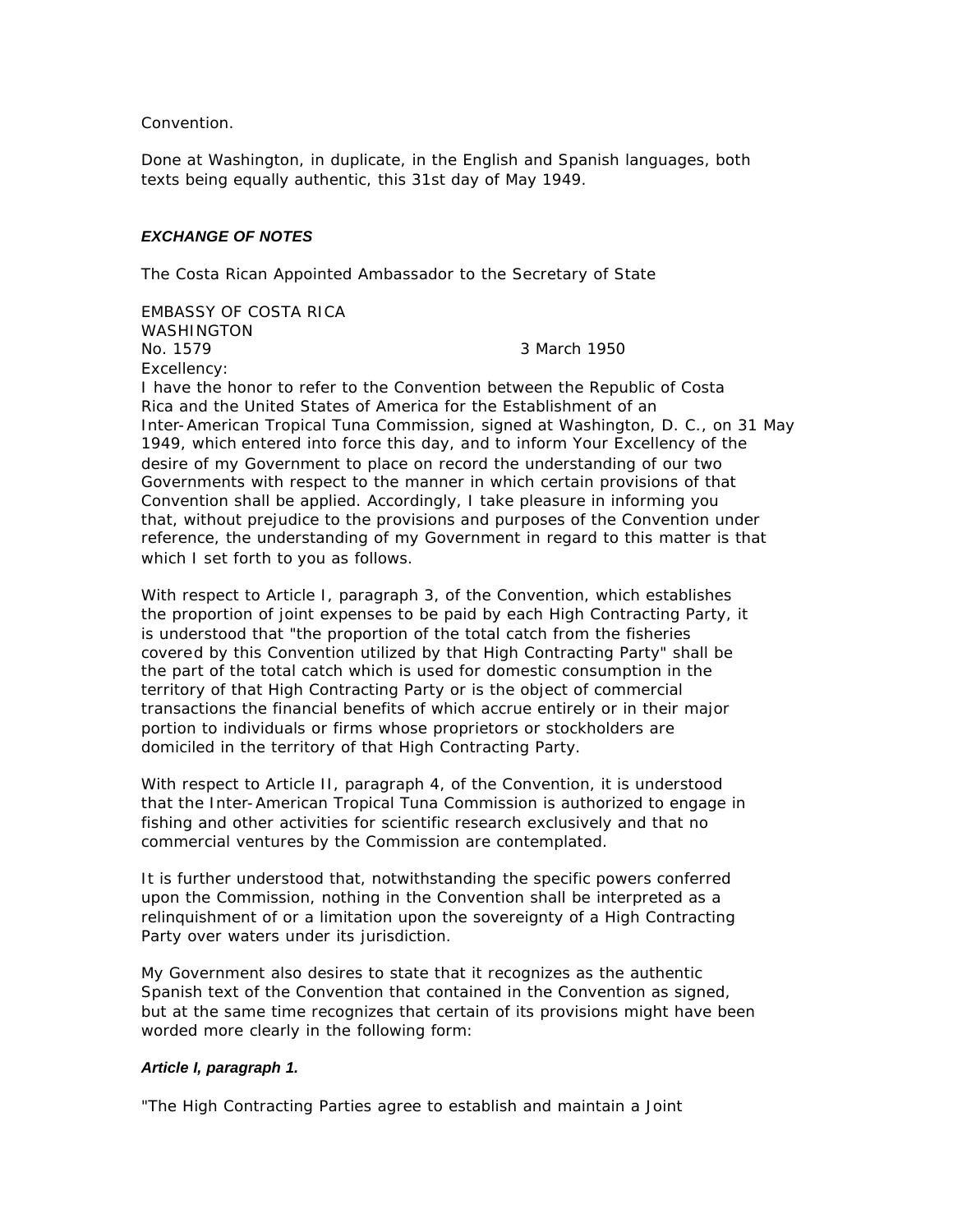Commission to be known as the Inter-American Tropical Tuna Commission. which will hereinafter be called the Commission, which shall carry into effect the objectives of this Convention. The Commission shall be made up of national sections, each of which shall include from one to four members appointed by the Governments of the respective High Contracting Parties."

## *Article I. paragraph 3.*

"Each of the High Contracting Parties shall determine and pay the expenses incurred by its respective section. The joint expenses incurred by the Commission shall be covered by the High Contracting Parties through contributions in such form and proportion as the Commission may recommend and the High Contracting Parties may approve. The proportion of the joint expenses to be paid by each of the High Contracting Parties shall be in relation to the proportion of the total catch from the fisheries covered by this Convention utilized by that High Contracting Party."

## *Article I, paragraph 8.*

"Each national section shall have the right to one vote. The decisions, resolutions, recommendations and publications of the Commission must be approved by a unanimous vote." Article IV.

"Nothing in the Convention shall be interpreted as changing any existing treaty or convention relating to the fisheries of the Eastern Pacific previously signed by one of the High Contracting Parties, nor as preventing a High Contracting Party from entering into treaties or conventions with other States relating to such fisheries, provided their terms are not incompatible with this Convention."

I avail myself of this opportunity to express to Your Excellency my highest consideration.

Mario Echandi

His Excellency Dean Acheson Secretary of State Washington, D.C.

# *II*

The Secretary of State to the Costa Rican Appointed Ambassador

DEPARTMENT OF STATE WASHINGTON

March 3, 1950

Excellency: